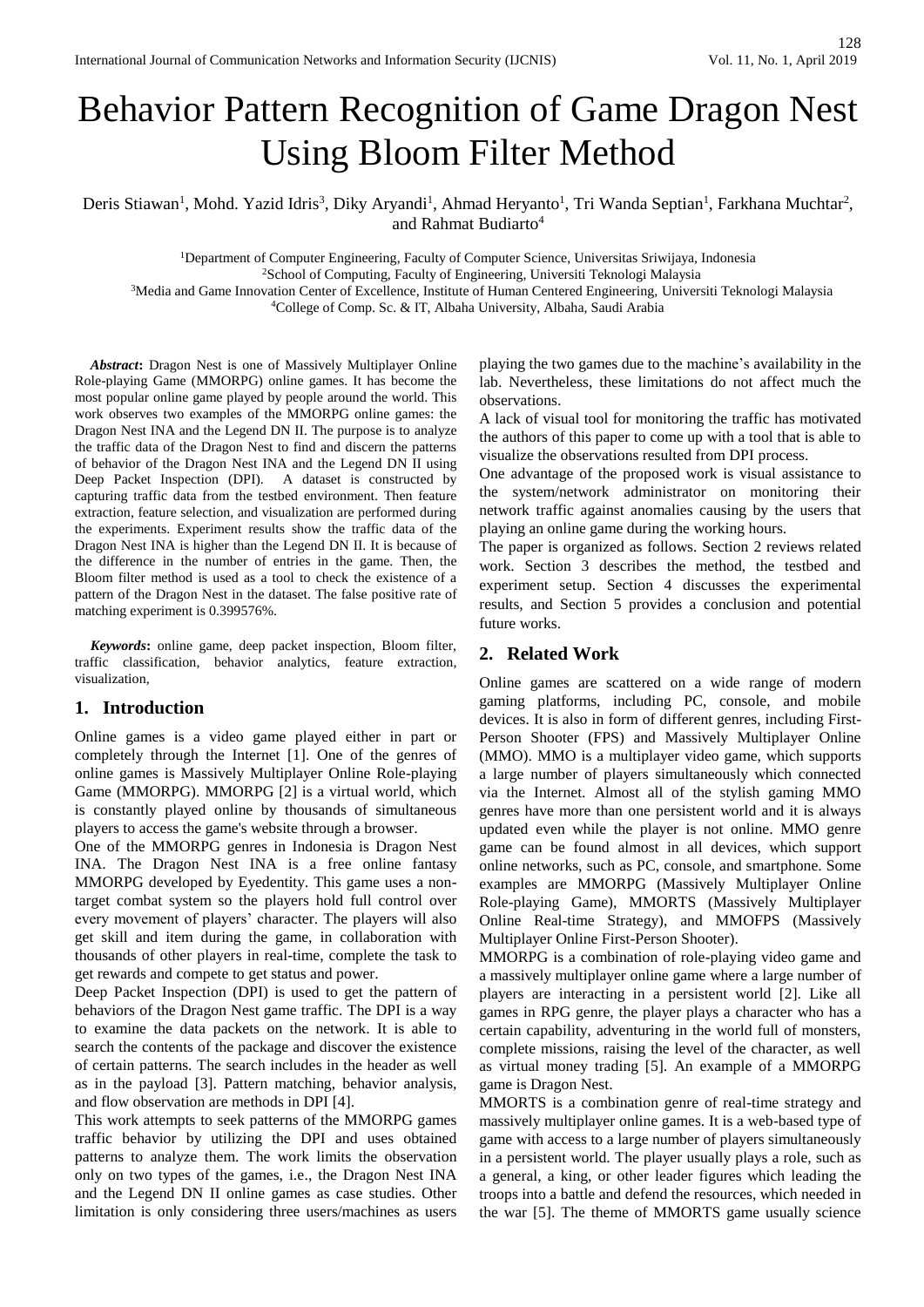fiction or fantasy world. An example of an MMORTS game is Clash of Clans.

The client-server architecture is the structure of distributed applications, which have a division of tasks between the providers of the resources or services (servers) and service requestor (client). Host server runs one or more server program which shares resources to the client [6], [7]m [8]. Clients do not share its resources but ask for resources or service function from the server. Therefore, the client starts a communication session with a server, which waits for an incoming request. Server and client exchange message in a request-response pattern: the client sends a request and server give a response.

The client-server architecture is the most used in online game network MMORPG type such as Dragon Nest [9]. The server is in charge of maintaining the ' virtual world ' and controls application logic, while users give feedback process as well as state updates. The client software, which runs on the user side is able to do user input sampling and sends it to the server for processing. Sampling which is sent to the server is also capable of displaying images and sound effects upon state updates to the user. Type of client in Dragon Nest game is a fat client, which are most of the resources such as animation, graphics, sound effects, and the map will be entered into the client to reduce some of the functions of the server. The server and the client continue to communicate in high frequency to maintain the same game condition for all clients. However, due to a limited bandwidth, the server was unable to send out any changes, which occur in the whole of the client side then the server sends a broadcast snapshot condition of the latest games on a regular basis on the whole client.

Deep Packet Inspection (DPI) is a way to examine the data packets on the network. The DPI works by searching and filtering the contents of the packet and discover the existence of certain patterns. The searching includes in the packet header as well as in payload [3]. Most DPI mechanisms use signature analysis to understand and verify the various applications. The signature is a unique sign, which exists in every application. A unique sign, which has been found is kept in a database to be used as a classification engine by comparing traffic which comes in with an existing database. The database should be updated regularly in order to offset new protocols and applications.

There are many signature analysis methods available, some popular methods include:

- 1. Pattern analysis (Pattern): looking for special patterns (bytes, characters, or strings) in the payload, which allows a classification engine to identify those patterns.
- 2. Numerical analysis (Numerical): using the characteristic numbers on the packet for identification, such as the size of the payload, number of the response packet, and offset.
- 3. Behavioral analysis (Behavioral) and Heuristics (Heuristic).
- 4. Protocol /State Analysis (Protocol/State): in some applications, protocol follows a specific sequence of steps, such as FTP GET, requested by the client usually will be followed by the valid response from the server. The flow like this can be used as a classifier for the corresponding application.

Abdullah and Alhashmi [10] proposes a novel evolving fuzzy system to discriminate anomalies by inspecting the network traffic in time series manner.

Bloom filter is simple random data structures with low storage space requirement to display a set of data, suitable to the order in which support query membership [11]. There is a possibility of a false positive in the bloom filter. However, with the larger size of storage is able to cover this weakness by making this possible mistake as low as possible. Bloom filters usually are used as computing applications [12].

Extracting features from raw data allows us to recognize hidden unusual patterns more effective [13]. Feature extraction can be pursuing a search pattern on large data because very large data use much memory and computational power. By using feature extraction, the pattern is faster and easier to find.

Visualization according to [14] is the disclosure of an idea or the idea of using pictures, writings (words and numbers), graphics, etc. Visualized data are obtained from raw data using certain methods and algorithms of computer graphics. Visualization of the Dragon Nest game traffic represents image pattern (pattern) behavior data packet in the game.

# **3. Research Method**

This work uses Bloom filter to examine whether a pattern is on the incoming data traffic. The mechanism is the administrator should create a 'dictionary' that contains wanted information to be searched in the traffic data. After the dictionary is ready, the examination was undertaken by feeding the traffic data into the Bloom filter for inspection whether the feature is in the dictionary or not. The results of each data value are simply true and false. No false negative in the review, there is only the probability of false positive.

A Bloom filter *A* is used to display a set  $S = \{x_1, x_2 ... x_n\}$ with  $n$  element consists of an array bit  $m$  and initially set to 0. Bloom filter uses  $k$  as hash independent function  $h_1, ..., h_k$ with a span of  $\{1, ..., m\}$  [12].

Figure 1 shows Bloom filter A begins with a set of arrays with value 0. Each object in set  $x_1$  is hashed as much as k times, a bit on hash will result in value 1. To check if the  $y$ element is in the set or not, do a hash as much as  $k$  times and see bits which represent it.  $y<sub>I</sub>$  element is not in the set because the value of 0 is found in one of its bit, while element  $y2$  is within the set but not included before making filter into a filter false positive. The possibility of a false positive is inversely proportional to the length  $m$  of the array Bloom filter and given by (1) [15].

$$
fp = \left(1 - \left(1 - \frac{1}{m}\right)^{kn}\right)^k \approx \left(1 - e^{-kn/m}\right)^k \tag{1}
$$

To add an element into the filter, insert the element into the hash function  $k$  to get the position of the array  $k$ . The element, which was inserted into the hash function will have a value of 1 in the position array. While to do a query (testing), insert the element into the hash  $k$  function to get the position of the array  $k$ . If one of these elements is value  $0$ , then the element must not exist in the set. Reversely, if those elements exist, then all the bits will value 1 as the element is inserted. If an element which is not entered earlier into the filter but the value 1 in its bits when checking, then the case is referred to as a false positive. In simple a Bloom filter is hard to distinguish between false positive and true positive,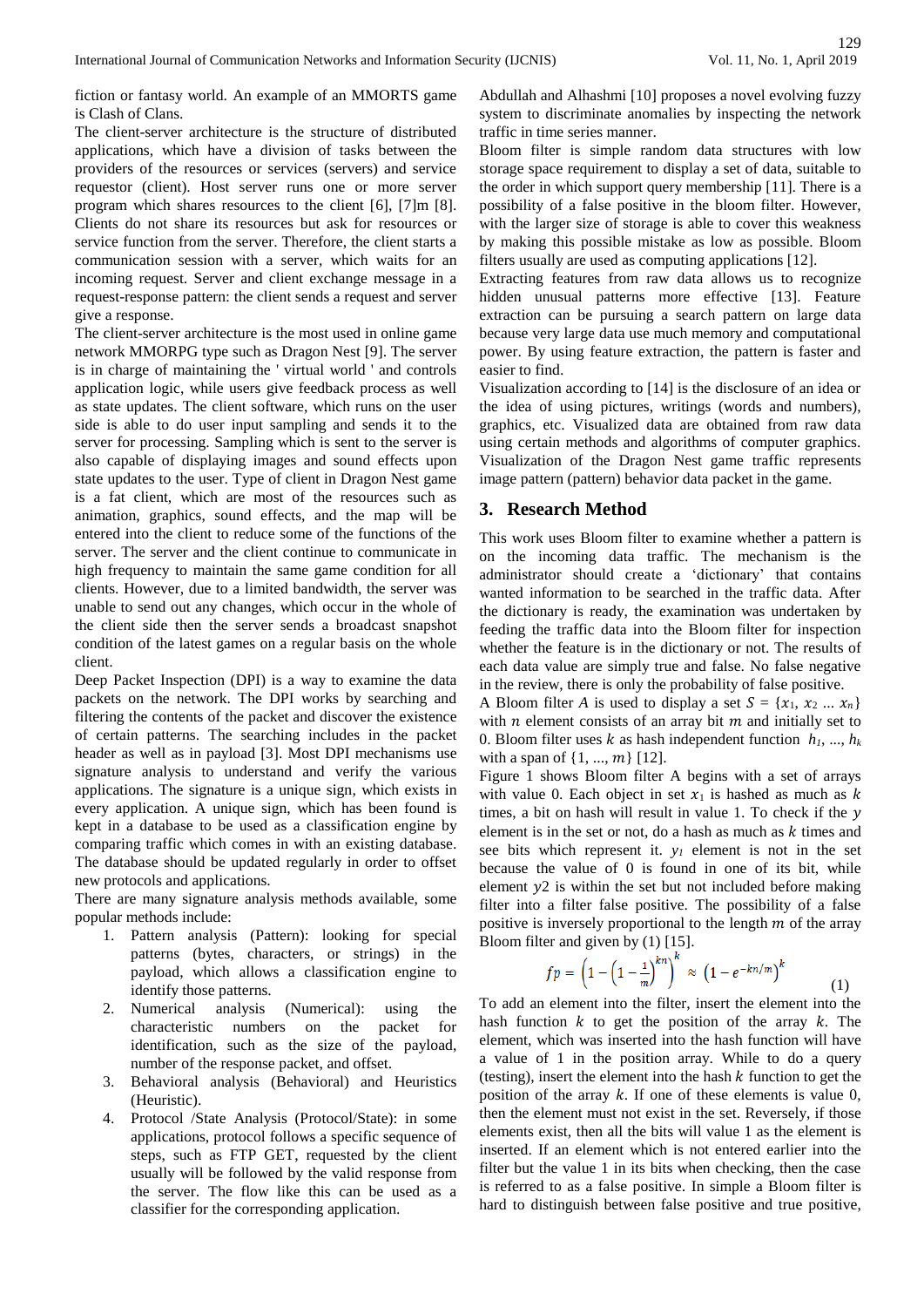however with a more complicated techniques, false positive can be distinguished.



**Figure 1.** Example of bloom filter [12].

#### **3.1 Experimental Set up**

The experiment is conducted in the laboratory of Communication Network and Information Security (COMNETS) Faculty of Computer Science, Sriwijaya University. The experiment uses a manageable switch as a concentrator, which supports port mirroring to set up a star topology. The experiment uses two physical devices in a form of PC as a game clients only and one laptop device as game client and as Packet Analyzer. The machines use Windows operating system. Figure 2 illustrates the topology of the testbed for the experiment. The testbed connects to the game server thru Internet connection.



#### **3.2 Hardware and Software Specification**

Table 1 and Table 2 show respectively the software and hardware specifications of the equipment used in the testbed.

| Function          | Tools/Framework        | Description                  |
|-------------------|------------------------|------------------------------|
| Sniffer           | Wireshark              | Version 2.2.4 for<br>Windows |
| Interpreter       | Python                 | Version 2.7.6                |
| Command<br>Prompt | CM <sub>D</sub>        | Version 6.1.7                |
| Text Editor       | Notepad++              | Version 7.3.2                |
| Game Client       | Dragon Nest INA Client | Launcher Version<br>2.77     |
| Game Client       | Legend DN II Client    | Launcher 252                 |

|  | <b>Table 1. Software Specification</b> |  |  |
|--|----------------------------------------|--|--|

| Table 2. Hardware Specification |                                                                               |      |                   |
|---------------------------------|-------------------------------------------------------------------------------|------|-------------------|
| Device & OS                     | Specification                                                                 | Unit | Description       |
| Manageable Switch               | TP-LINK<br>Smart<br>Switch TL-0SG108E 8<br>port Gigabit Ethernet<br>Interface | 1    | Port<br>Mirroring |
|                                 |                                                                               |      |                   |

| Laptop with MS<br>Windows 7 0/S<br>Ultimate 64-Bit | Intel® Core™ i5-<br>2410M CPU @<br>2.30GHz (4 CPUs).<br>$\sim$ 2.3 GHz, 8 GB RAM.<br>1 TB HDD. Gigabit<br>Ethernet Interface | 1             | $Client +$<br>Sniffer |
|----------------------------------------------------|------------------------------------------------------------------------------------------------------------------------------|---------------|-----------------------|
| PCs with MS<br>Windows 8<br>Enterprise 32-Bit      | Intel® Core™ i3-<br>4170M CPU @<br>3.70GHz (4 CPUs).<br>$\sim$ 3.7GHz, 4 GB RAM.<br>1 TB HDD. Gigabit<br>Ethernet Interface  | $\mathcal{L}$ | Client                |

#### **3.3 Features Extraction**

The captured traffic data in a .pcap file is converted into a .csv file using a utility program. The feature extraction utility program uses two parameters, which are – f as input file '. pcap' and – o as output file '.csv'. Table 3 shows the attributes of the packet data.

**Table 3**. Features extraction attributes.

| # | Attribute  | #  | Attribute       | #  | Attribute             |
|---|------------|----|-----------------|----|-----------------------|
| 1 | Timestamp  | 8  | ml              | 15 | ack num               |
| 2 | epoch_time | 9  | length_header   | 16 | seq_num               |
| 3 | Protocol   | 10 | total length    | 17 | win num               |
| 4 | ip_src     | 11 | id header       | 18 | urg_pointer           |
| 5 | ip_dst     | 12 | checksum header | 19 | checksum pro<br>tocol |
| 6 | port_src   | 13 | fragment_off    | 20 | Service               |
| 7 | port dst   | 14 | flags           | 21 | Payload               |

In this work, the use of DPI is to look for behavior or habit pattern of Dragon Nest INA game. Searching and determination of game pattern can be seen from the attributes on that packet, such as IP address, port, TTL, and flags. The existing attribute of the feature extraction program allows the reading and searching pattern/signature become easier. The file with '.csv' extension is normalized to get some attributes, which becomes the main behavior patterns of Dragon Nest game. The normalized data then being visualized with the aim to make the recognition of the behavior patterns of Dragon Nest game easier. Encrypted payload packet complicates the DPI to enter further look into the payload. Thus, to improve the accuracy of the signatures on Dragon Nest INA game traffic data, more number of attributes in the package are considered along with the DPI manual method.

#### **3.4 Visualization**

This work uses a parallel coordinate visualization. The visualization system is a lines visualization technique that presents the data in more than one-dimensional or attributes using a different color to distinguish them.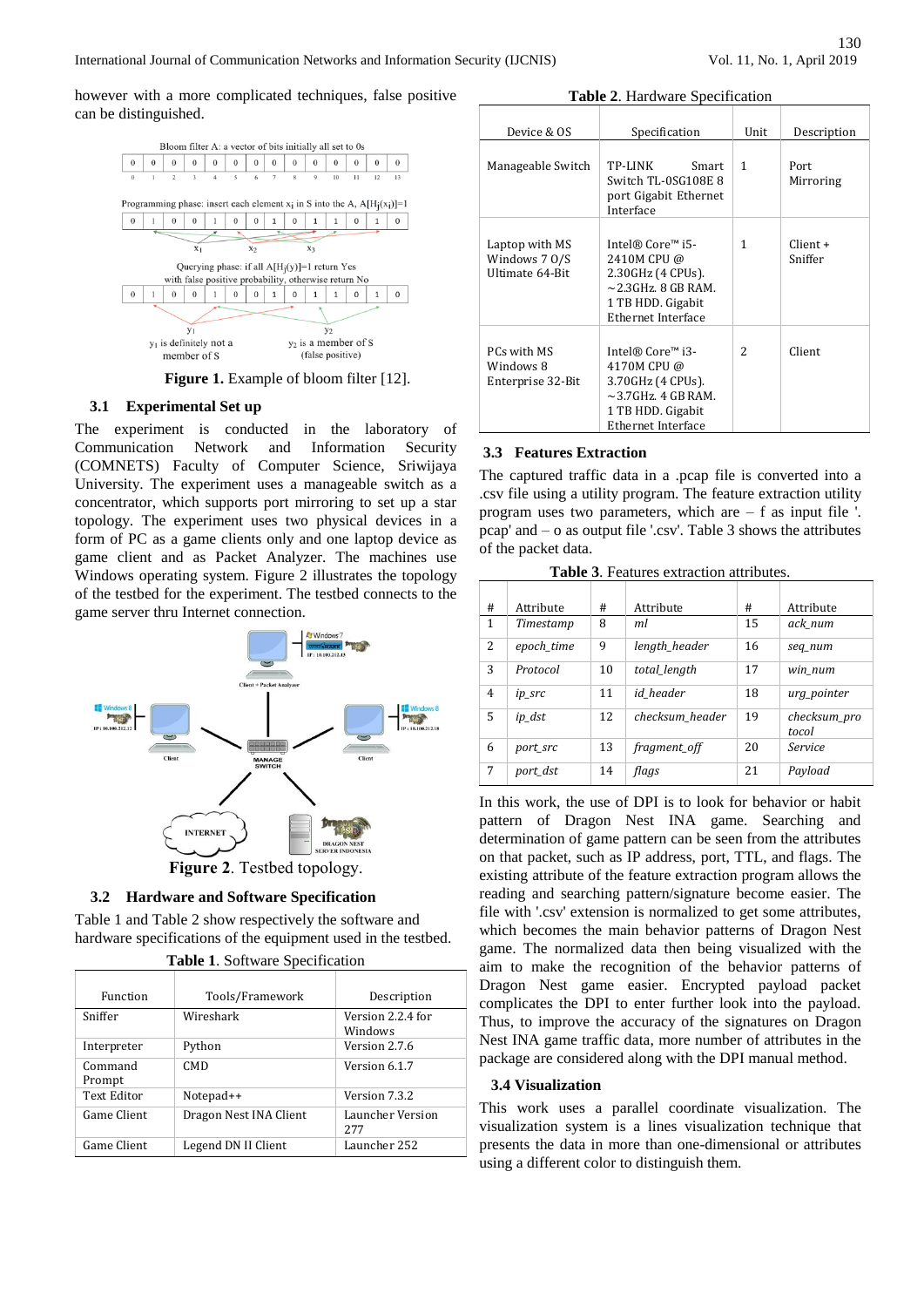International Journal of Communication Networks and Information Security (IJCNIS)

The attributes used for visualization are normalized attributes; they are source IP, source port, length, flags, destination, port, TTL and destination IP. Attribute value exceeding 999 will be normalized by providing a period (.) after the third digit of the value of an attribute in order to form a balanced look visualization.

# **4. Experiments Result and Analysis**

Experiments produced five initial data (raw data) of Dragon Nest game using Wireshark as sniffer and saved as '. pcap' file. The average size of each file is 18 MB with an average of 41,404 data row per file. The dominant protocols obtained in the data are TCP and UDP. Those raw data then are extracted to get attributes, which can be used to determine the behavior pattern of Dragon Nest INA and Legend DN II games.

#### **4.1 Behavior** *Pattern*

The user behavior of Dragon Nest INA and Legend DN II game resulted in four patterns: login pattern, main city pattern, transition area patterns, and dungeon pattern.

#### **4.2 Normalization of Behavior Pattern**

To simplify the visualization process, the captured data are normalized. Attributes, which are taken as normalization attribute are IP\_SRC, Prt\_src, IP\_Length, Flags, TTL, Prt\_dst, and IP\_DST. On the IP address, the last part of IP is taken as a marker of IP, which used in the normalization. The addition of the period behind the three-digit number on the IP length and port number are used to minimize the range without any mathematical calculations so that the resulting difference lines are not so significant. The value of flags is also modified to generate flags number (F (10), S (20), R (40), P (80), A (160), U (320)). Table 4 shows some examples of normalized data.

**Table 4**. Examples of data resulted from the normalization process.

| #             | Pattern type      | Normalization result                           |
|---------------|-------------------|------------------------------------------------|
| 1             | Login             | 36, 80, 150, 240, 54, 293, 13,<br><b>TCP</b>   |
| $\mathcal{L}$ | Main City         | 221, 144, 971, 240, 116, 411.<br>13. TCP       |
| 3             | Transition region | 207, 145, 52, 180, 116, 300, 13,<br><b>TCP</b> |
| 4             | Dungeon           | 207.151.35.0.116.511.13.<br>UDP                |

### **4.3 Visualization of Normalization result of Dragon Nest INA and Legend DN II**

Figure 3 shows the visualization of the user login behavior patterns in both games. The pattern in Figure 3 (a) is the pattern when the player login into the Dragon Nest game. The IPs used as the IP source in the Dragon Nest INA game are 49.50.7.36; 49.50.7.43; and 49.50.4.220. Using port 80 for HTTP and dynamic port 143 after normalization from the value of 14300. Length of IP ranges between 40 –1000 after normalized. The value of flags 160 to Ack and 240 to Ack Psh. Destination Port on the client side is dynamic port ranges from 2900 to port 4100. A value will be maintained by the client during a session of the game, and that value will change when the client does Re-login.



**Figure 3**. Visualization of *Login Pattern* (a) Dragon Nest INA and (b) Legend DN II.

While in Legend DN II game (Figure 3 (b)), the IP resource is 64.94.100.133 as the primary IP and 62.128.100.45, 62.128.100.47; 62.128.100.53; and 62.128.100.57 are the support IPs appear in the log. Ports and IP data length used by the main IP is the dynamic type, while the port and IP data length for support IP are static, there are port 443 commonly used as an HTTPS port with the IP length between  $40 - 52$ . Dominant flag used in the main IP is AP so its value on visualization is  $(160 + 80 = 240)$  and supporting IP flag is A (80).

Figure 4(a) shows the pattern on the main city of the Dragon Nest game. In the Dragon Nest INA game, IP source from the server is 49.50.7.36 and 49.50.4.221. The port number used is HTTP 80 to IP 49.50.7.36 and IP 49.50.4.221 for dynamic port with a number of 144 after normalized from 14402. For the length of the IP is almost the same with the login pattern, but the length of IP from 49.50.4.221 more varied due to a large number of activities which occur at the main town while the length of IP from 49.50.7.36 tend to be more stable with a length of 150 IP after normalized from 1500. Flags which often appears the same as login, which are patterns of 160 to Ack and 240 to Ack Psh. Dynamic destination Port with the range of 2900 – 4200.

While the main city pattern of Legend DN II game, still uses 64.94.100.133 as the main IP, and IP support of 62.128.100.37;62.128.100.43;62.128.100.45; 62.128.100.47; 62.128.100.49;62,128.100.51;62.128.100.53; 62.128.100.55; 62.128.100.57; 62.128.100.92; and 62,128,100,106. IP Support still uses the same port, flags, and IP length: port 443, flags  $A(80)$ , and the IP length of  $40 - 52$ . When compared to the pattern of Dragon Nest INA main town, the IP average length in the main city of Legend DN II is more dominant in the range of 40 – 200 while Dragon Nest INA on a range of  $40 - 991$ . It is because the state of the main cities on the Legend DN II is a more off guard so that the server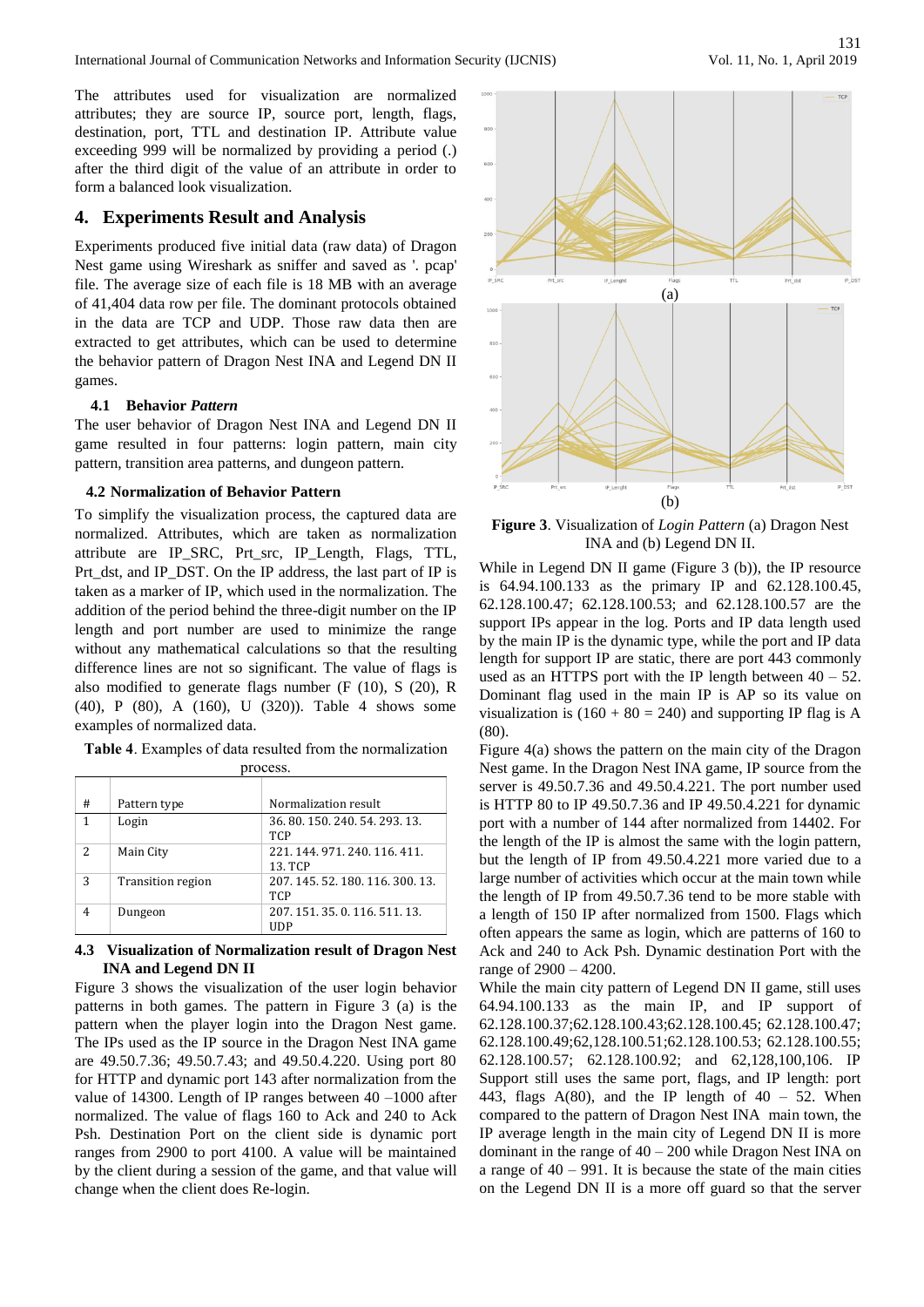does not always send update circumstances surrounding the player (See Figure 4(b)).



Nest INA (a) and Legend DN II (b).

In the Dragon Nest INA game (Figure  $5(a)$ ), the transition area uses two protocols, TCP and UDP. The use of both Protocol aims to maintain the thrill of playing in real time. UDP is used to keep the lag does not occur in the game, and used to set the sent TCP data packet. The transition area is dynamic IP. The IP sources in the transition area of Dragon Nest INA is 49.50.4.206 – 49.50.4.210 with a dynamic port range  $14500 - 14600$  for TCP and the range of  $15000 -$ 15200 for UDP. The length of the TCP packet range of 40 – 999 with a long IP of 1500 has normalized become 150. As for the length of the UDP, IP is relatively smaller, which is around 30 – 260. Flags remain dominant of 160 and 240 for TCP. Dynamic destination port ranges within 3000 – 4200 for TCP and the range of 51000 – 63000 for UDP.

The transition area on Legend DN II (See Figure 5(b)) similar to Dragon Nest INA. The difference is the IP used. In the Dragon Nest INA, the IP used vary in a particular range, Legend DN II only uses one primary IP, which is 64.94.100.133 and supported some IPs as data transit. IP support on the pattern transition area of Legend DN II are 62.128.100.37; 62.128.100.43; 62.128.100.47; 62.128.100.51; 62.128.100.53; 62,128.100.55; and 62.128.100.57. The protocol used are the same: TCP and UDP. Length of the IP of UDP used in Legend DN II is the same as Dragon Nest INA, which is  $30 - 260$ . The use of destination port is also the same as Dragon Nest INA, which is 51,000 – 63,000 for UDP.

Figure 6 shows patterns in the dungeon. In dungeon, both games use UDP protocol because against monsters need a quick response between input from players and response from the server to keep the sensation of real-time combat. For the visualization, the pattern of dungeon almost equal to the area of transition, since the dungeon was incorporated into a single game session with the transitional area. So the

value of the attributes which already exist in the transition area does not change so significantly while entering and exiting the dungeon. The amount of data recorded on the pattern of the dungeon Legend DN II is more compared to the Dragon Nest INA because items drop in the unofficial games is usually more from an official to pamper and ease the players headed for the top position in the game.



**Figure 5**. Visualization Transition Area Pattern of *Dragon Nest INA (a) and Legend DN II (b).*

Finally, the false positive rate produced by the Bloom filter used in the experiment was 0.399576%. The result of the examination of bloom filter will be inserted into the log data.



**Figure 6**. Visualization of *Dungeon* (a) Dragon Nest INA and (b) Legend DN II.